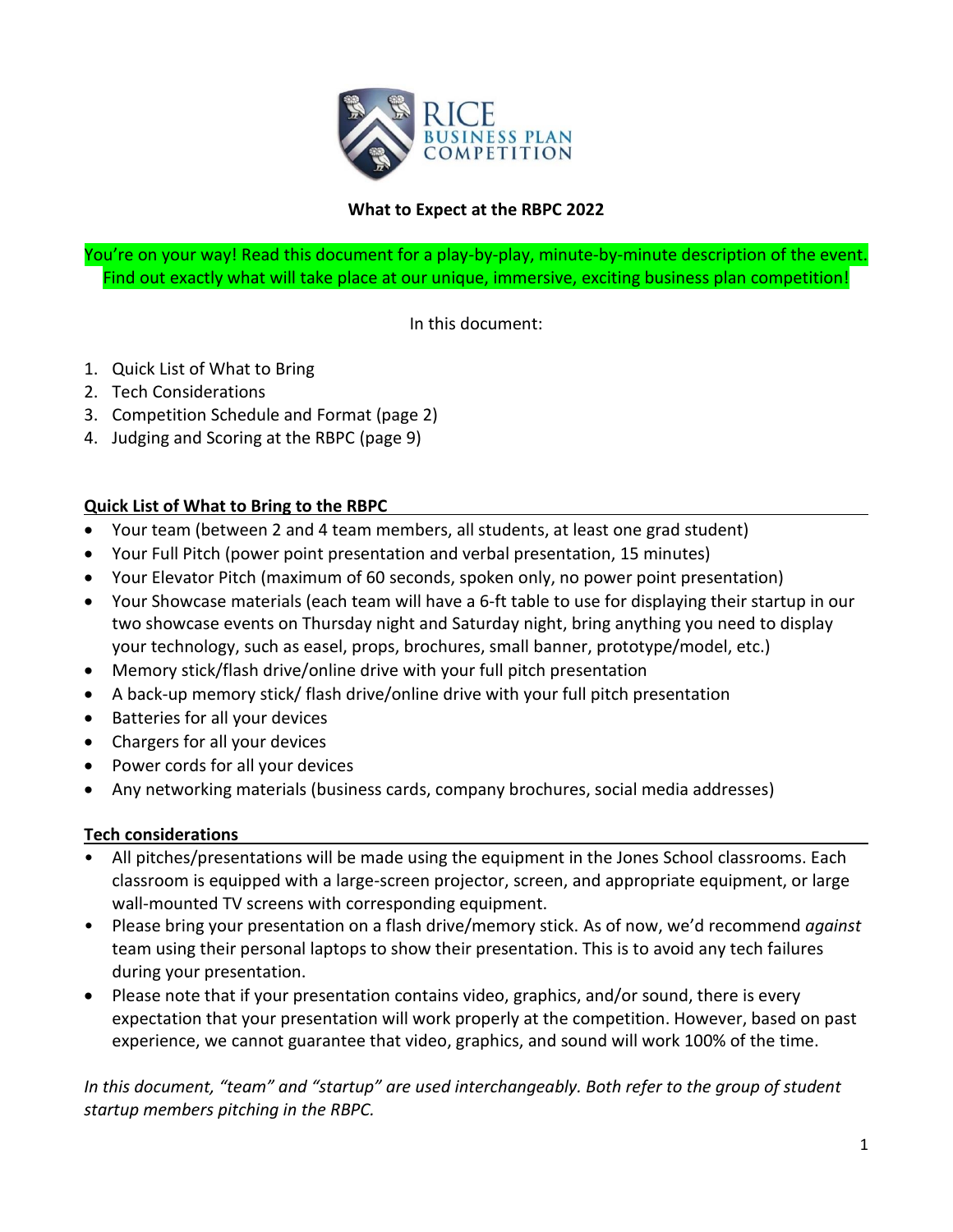# **Competition Schedule and Format**

The Rice Business Plan Competition takes place over 3 days with 6 segments of competition. Teams are required to participate in all segments that apply to them. All parts are required, and scored parts are highlighted in **yellow**.

Thursday, April 7

# **Practice Round**

April 7 (Thursday) 2:00 – 5:30 PM Pitch: 15 minute pitch presentation, 15 minute Q&A and feedback Scoring: none

All teams will participate in the Practice Round on Thursday. Teams will present their plan to a small panel of judges and receive feedback prior to the start of competition on Friday. This will provide an opportunity for each team to present their startup pitch, fine-tune their presentation, check their presentation equipment and receive specific, team-focused feedback from a select group of judges.

# **Elevator Pitch Competition**

April 7 (Thursday) 6:00 – 7:30 PM Pitch: 60 seconds Scoring: each team rated individually on 1-5 scale (1 = excellent), placement based on aggregate best scores; does not factor into overall scoring of RBPC

All teams will participate in the Elevator Pitch competition. The Elevator Pitch is your business overview that you should be able to deliver powerfully and concisely and should provide enough information to pique the interest of potential investors and strategic partners. It should provide a clear picture of the company and its solution, and clearly and succinctly describe the problem you are solving, you solution, and competitive advantage. Examples of past RBPC elevator pitches can be found on our website: [www.rbpc.rice.edu](http://www.rbpc.rice.edu/)

Each individual pitch will be rated 1 (excellent) to 5 (poor). The team with the best (i.e. lowest) aggregate overall scores is the winner of the Elevator Pitch Competition. The winner will be announced at the Saturday Awards Banquet. **Elevator Pitch scoring does NOT factor into the overall scoring** of the Rice Business Plan Competition.

- One member from each team will give a 60-second pitch in the Elevator Pitch Competition
- Any student of the presenting team can do the elevator pitch
- There may be up to 400 people (including 200 judges) in the auditorium
- Teams are allowed, but not required, to have a small, hand-held prop if appropriate. The prop will simply be displayed and not held or passed around.
- All pitches will be made from behind a podium with a stationary microphone.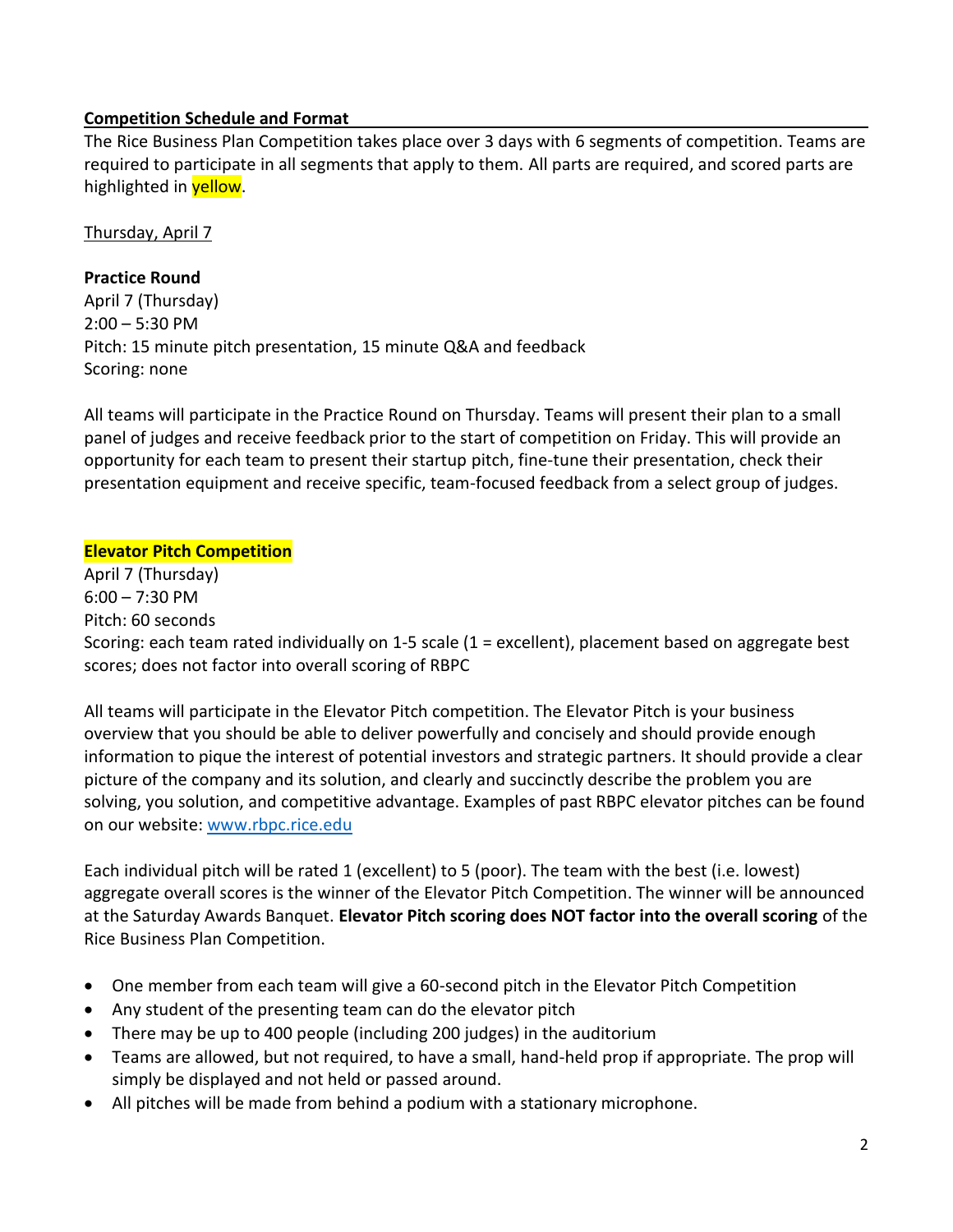- No power point presentations or other audio-visuals are allowed.
- Index cards or other notes are greatly discouraged and will detract from your pitch.
- Teams will be judged on their oral presentation alone.
- Presentations will be timed by a large time clock easily visible so you can regulate your own time; if you speak longer than 60 seconds, you will be stopped.

# **Company Showcase and Networking Reception**

April 7 (Thursday) 7:30 – 9:00 PM Scoring: none

Teams set up their company displays for 60-90 minutes of presentations and networking with all attendees.

- Teams will be provided either a 3'x3' table or 3'x6' table on which to display their company info
- Teams can use their laptop for their display, but there will be no access to outlet. Please bring any laptop fully charged.
- Teams may also hand out printed materials. All materials must fit on the table
- Standing displays, banners or posters are not allowed (as there is no room)
- Trade show booths or similar full-sized displays are not allowed.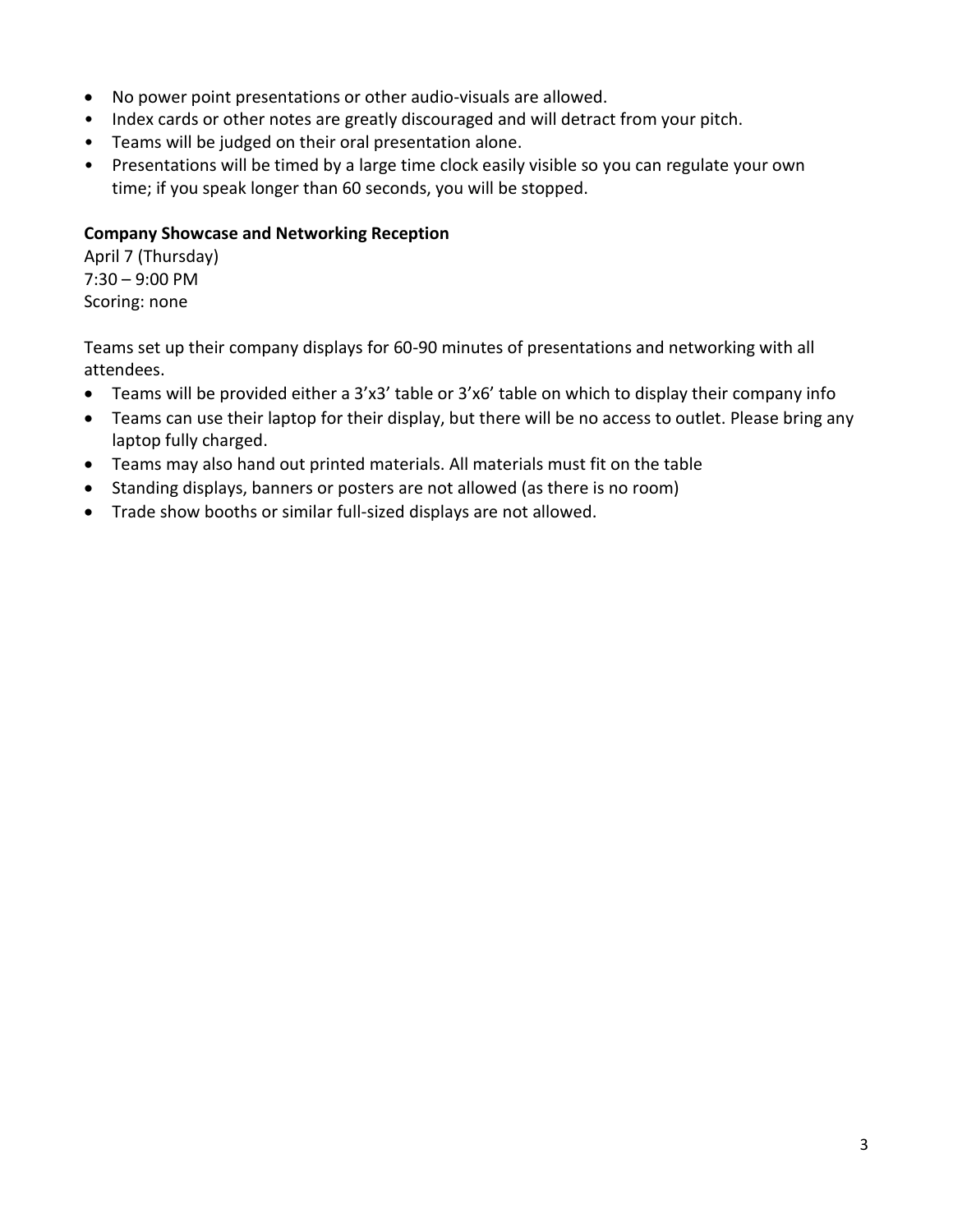# Friday, April 8

**First Round** April 8 (Friday) 8:45 AM – 2:20 PM and 3:00 – 4:30 PM Pitch: 15 minute presentation (uninterrupted), 15-20 minute Q&A Feedback session: 15 minutes (no scoring) Scoring: teams ranked at end of round  $1 - 6$  (1 = most likely to invest)

In the First Round, all teams in the competition will be divided into seven flights, each consisting of six six teams, "clustered" by industry sector (to the extent possible). Judges will be assigned to flights based on their background and areas of expertise and interest.

Each judge will assess the investment potential based on specific criteria noted later in this document. Comments on each team's strengths and areas for improvement will be written on a comment sheet and given to the teams at the end of the day on Friday. At the end of the round, judges will rank the teams within their flight from 1 (most likely to invest) to 6 (least likely to invest).

The two top-scoring teams (those with the lowest average rankings) from each of the seven flights, plus the third top-scoring team across the seven flights will advance to the Semi-Final Round (15 teams total). The remaining 27 teams will advance to the Wildcard Round.

After all the pitches, each team will return to the classroom as an appointed time and have 15 minutes with the judges for feedback on their presentation.

# **Rules:**

- All Teams will compete in the First Round
- There will be 7 flights with a maximum of 6 teams in each flight
- Flights will be sector-specific
- Pitches will be 15 minutes of presentation, followed by 15-20 minutes of Q&A with the judges, for a total of 35 minutes
- This presentation must be given by at least two team members and no more than four team members. All team members must be current students, and at least two team members must participate orally in the 15-minute verbal presentation at some point.
- At least one team member of the pitch must be a graduate student.
- The presentation part will be uninterrupted. The Q&A session will be a back-and-forth exchange with the judges.
- Moderators will be in the room to guide the flow of discussion, keep time, announcement time stoppages, and help with presentation set-up and a/v
- Teams will be judged on their oral presentation of their investment pitch (i.e., their startup pitch), based on the criteria shown later in this document.
- No participating team or team representatives is allowed to observe another team's presentation in front of judges in their same flight unless that team has presented. Once a team has presented, they are welcome to watch other teams. If a startup would like to watch team in other flights, that is fine.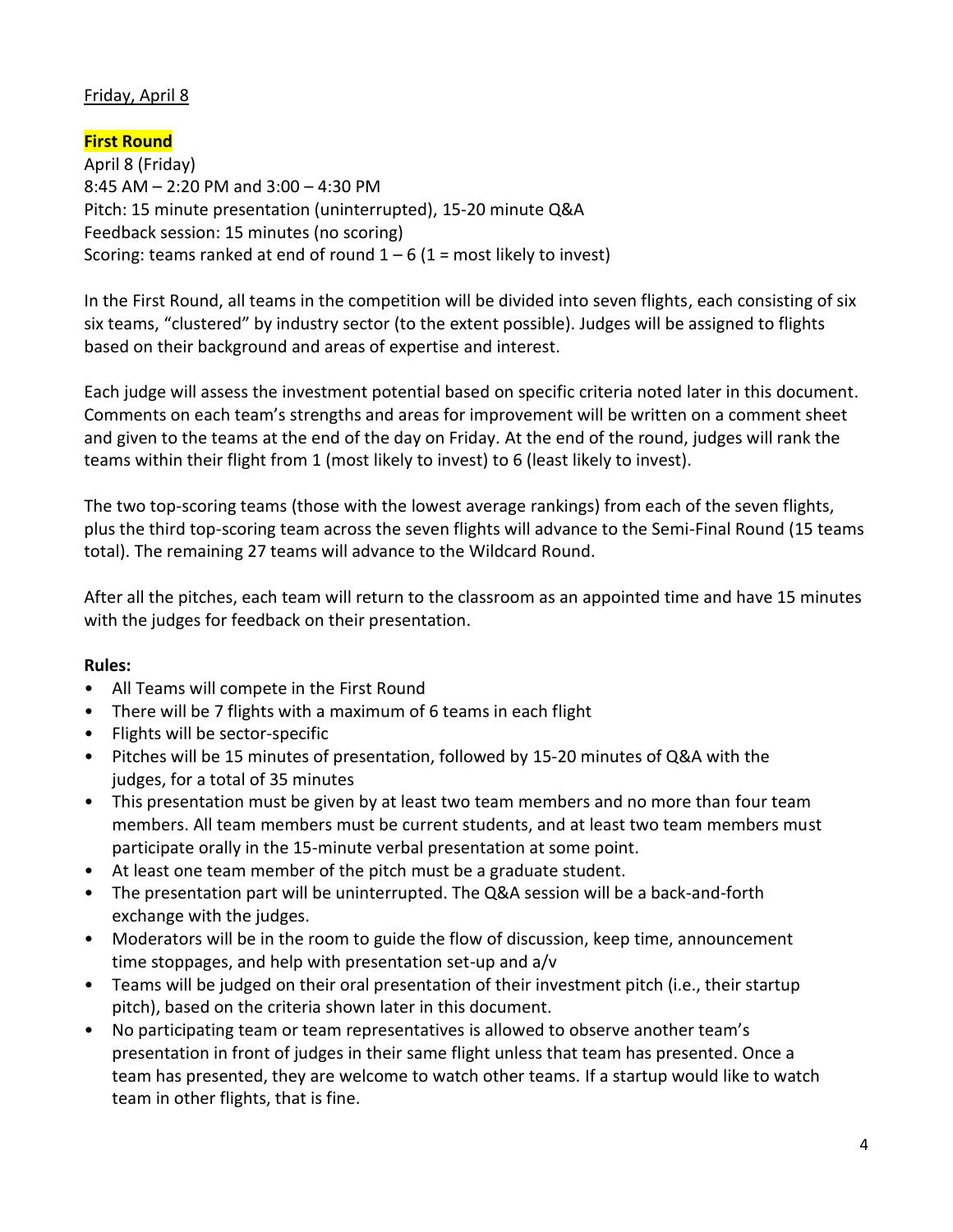# Feedback Session (3:00 – 4:30 PM)

In the Feedback Session, each team has a 15-minute slot with the judges from their Round 1 presentation. The judges have already turned in their scoring for that round. Only teams are only allowed into the room during their own 15-minute feedback time slot. It will take place in the same room as the team's earlier presentation that day.

# **Houston Reception & Announcement of Semi-Finalists**

April 8 (Friday) 4:30 – 6:00 PM

The 15 teams advancing to the Semi-Final Round and the 27 teams advancing to the Wildcard Round are announced at 4:30 – 5:00 PM. The announcements will be made as soon as the scores have been tabulated and the flights are assigned for Saturday. Every team must be present at this announcement and sign in to indicate that they have received their schedule for Saturday and have received their feedback forms from Friday. Following the announcement, there will be themed receptions in the Jones School for all teams, judges, sponsors and attendees. Everyone is welcome to attend as many of the receptions as they like. Teams will not have any required activities on Friday evening after 7:00 pm.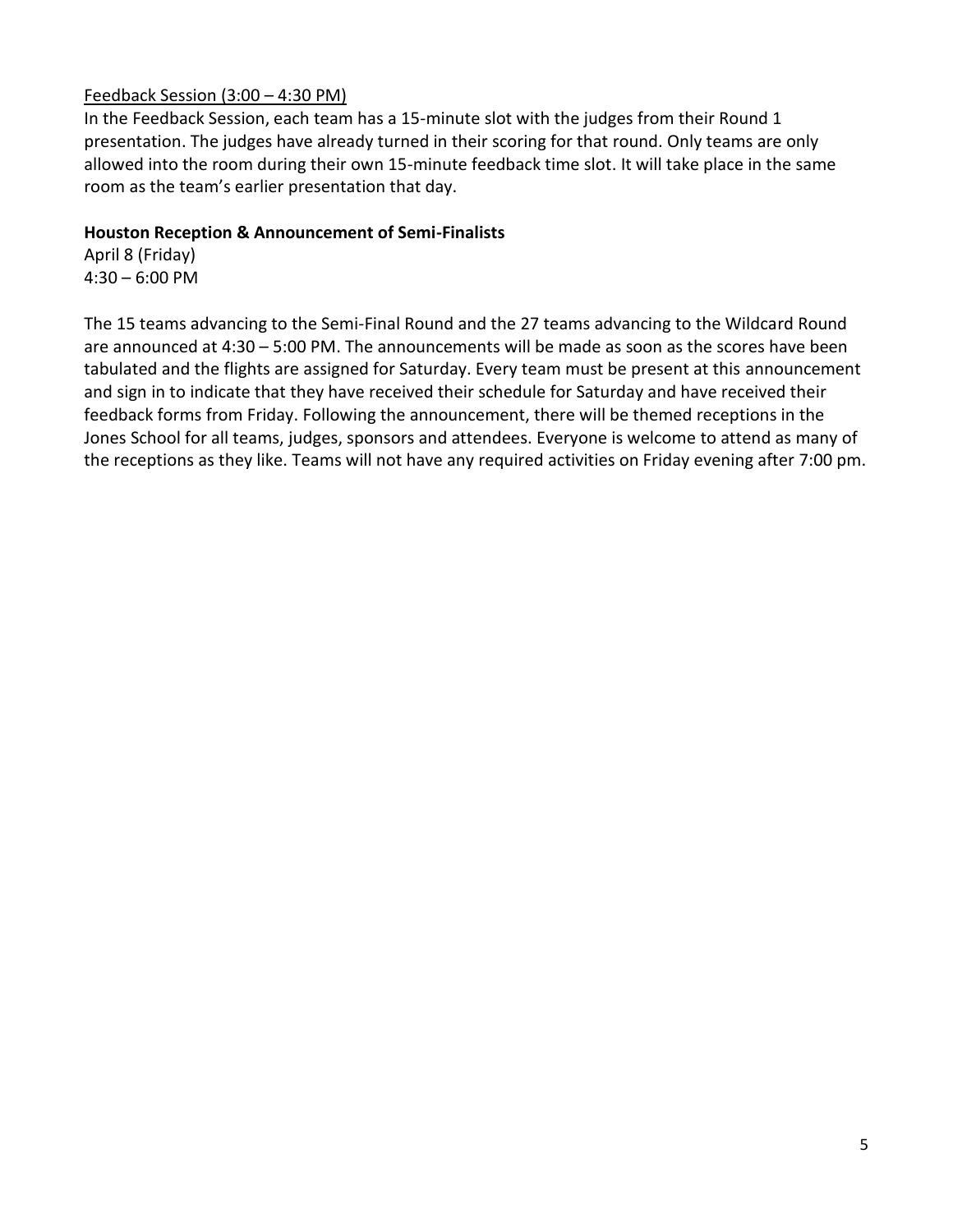# Saturday, April 9

# **Semi-Final Round and Wildcard Round**

April 9 (Saturday morning) 8:00 – 10:55 AM Pitch: 15 minute presentation (uninterrupted), 10 minute Q&A Scoring: teams ranked at end of round  $1 - 4$  or  $1 - 5$  (1 = most likely to invest)

The Semi-Final Round and the Wildcard Round will take place concurrently. All teams will compete in either the Semi-Final or the Wildcard Round on April 9.

**Semi-Final Round:** The 15 Teams advancing to the Semi-Final Round will be in 3 flights of 5 teams each on Saturday morning. They will have 15 minutes to present their plan, followed by 10 minutes of Q&A from the judges. Teams will not be clustered by industry category; however, teams will be assigned so they will not be competing against teams they faced in the first round. We also try to minimize the chance a team would compete against another team from the same school.

The top two teams from each of the 3 semi-final flights will advance to the Final Round (six in total).

**Wildcard Round:** Teams that do not advance to the Semi-Final Round will participate in the Wildcard Round. The Wildcard Round will be run in the same format as the Semi-Final Round: 15 minutes of presentation followed by 10 minutes of Q&A from the judges. Teams will not be clustered by industry category, and (to the best of our ability) not competing against teams they faced in the first round or not competing against another team from the same school.

The highest-scoring team of the Wildcard Round will advance to the Final Round.

# **Rules:**

- The Semi-Final Round will consist of 15 teams in 3 flights of 5 teams each and the Wildcard Round will consist of 6 flights with 4 or 5 teams each.
- No Semi-Final or Wildcard team or team representative is allowed to observe another team's presentation in front of judges until that team has presented. After a team has presented, they are welcome to watch other teams' presentations. If a startup would like to watch team presentations in other flights, that is fine.
- Each team will have a total of 25 minutes in front of judges (15 minutes of uninterrupted presentation, followed by 10 minutes of Q&A).
- This presentation must be given by at least two team members and no more than four team members. All team members must be current students, and at least two team members must participate orally in the 15 minute presentation at some point.
- At least one member of the team presenting must be a graduate-level student.
- The Presentation part will be uninterrupted. The Q&A session will be a back-and-forth exchange with the judges. Moderators will be in the room and help guide the flow of discussion.
- Teams will be judged on their oral presentation of their investment pitch (i.e., their startup pitch), based on the criteria shown in other parts of this document.
- The moderator will announce time remaining and time stoppages.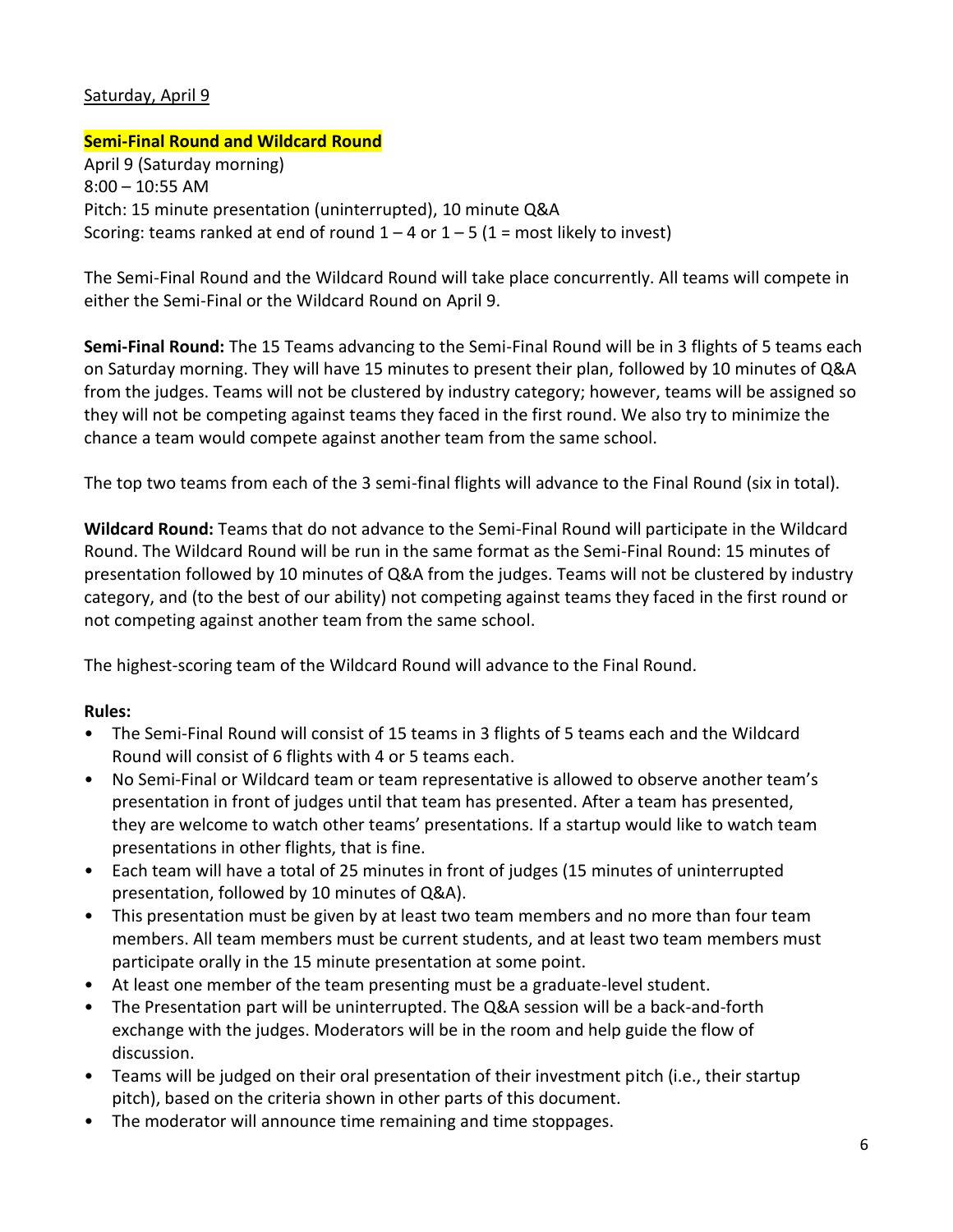- The two highest-scoring teams in each Semi-Final flight will advance to the Final Round (6 teams total).
- The highest overall-scoring team from the Wildcard Round will advance to the Finals

# **Final Round**

April 9 (Saturday afternoon) Noon – 4:00 PM Pitch: 15 minute presentation (uninterrupted), 10 minute Q&A Scoring: teams ranked at end of round  $1 - 7$  (1 = most likely to invest)

The top six teams from the Semi-Final Round and the top team from the Wildcard Round will compete in the Final Round, the last part of the Business Plan Competition. These final 7 teams will be in one flight; the flight will not be sector-specific.

- Final Round pitches will be 15 minutes of presentation followed by 10 minutes of Q&A
- Teams pitching in the Final Round may not view the pitches of those teams presenting before them. Teams are allowed to view pitches of teams presenting after them.
- Teams should plan to bring their presentation on a flash drive. Teams should also have a few forms of back-up: another flash drive, email your presentation to yourself, put it in an online file sharing program (Google Docs, Dropbox, etc.)
- Each presentation will be on a very large screen in the middle of the auditorium.
- At least two team members from each finalist startup must pitch in the final, and one of those must be a graduate student.
- The winning team in the final round will also be determined by the judges' ranking of the teams. After all teams have presented to the judges, the judges will the seven teams in the finals from 1 (most likely to invest) to 7 (least likely to invest).
- There could be up to 150 judges in the final round, and up to 400 attendees total
- The rankings from judges will be aggregated and the teams with the lowest total score will be the winners. As in the previous rounds, in the case of a tie, the team with the most number of first place scores will be declared the winner.

# **Company Showcase Reception**

April 9 (Saturday evening) 6:00 – 7:00 PM Pitch: none, only your exhibit table and your team promoting your startup Scoring: team with the most votes given by attendees wins prize

Teams have one final opportunity to discuss and promote their business ideas with investors, judges, sponsors, and banquet attendees. All banquet attendees are eligible to vote on the Best Showcase Company during the reception. All banquet attendees are given 2 tickets or votes to give to a team(s) of their choosing. The team with the most tickets is the winner and will receive the Showcase Award. The winner will be announced at the awards banquet.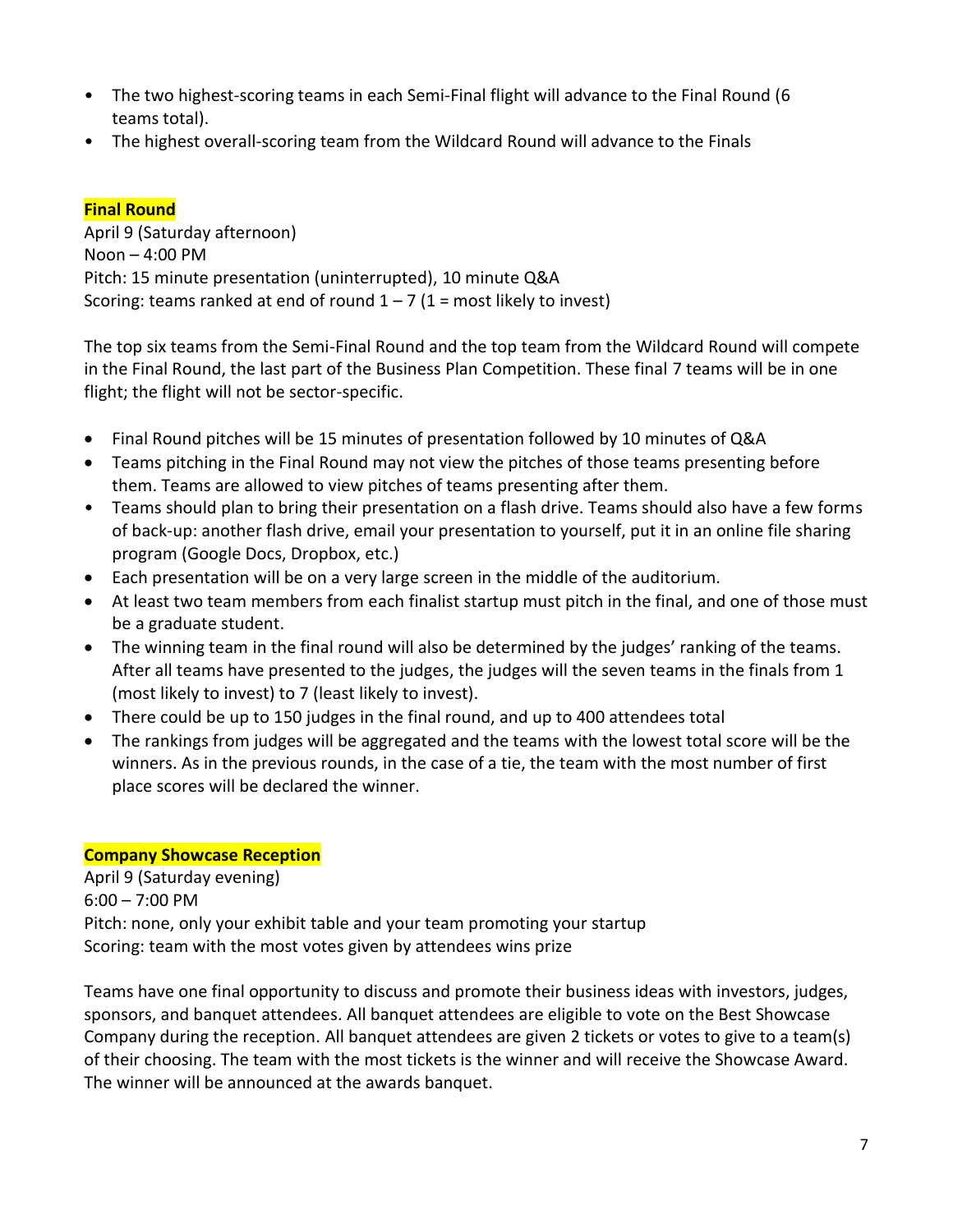#### **Rules:**

- Teams may bring table top displays that will fit on a 3' x 3' or 3' x 6' table top
- Teams can use their laptop for their display, but electric power is not guaranteed
- Teams may also hand out printed materials
- Trade show booths or similar full-sized displays will not be allowed.

#### **Awards Banquet**

April 9 (Saturday) 7:00 – 9:30 PM

All winners will be announced at the awards banquet, and all members from each team who traveled to Houston for the competition must be present to win any prizes. Teams are required to attend the banquet in order to receive any awards or prizes (and all teams will win something).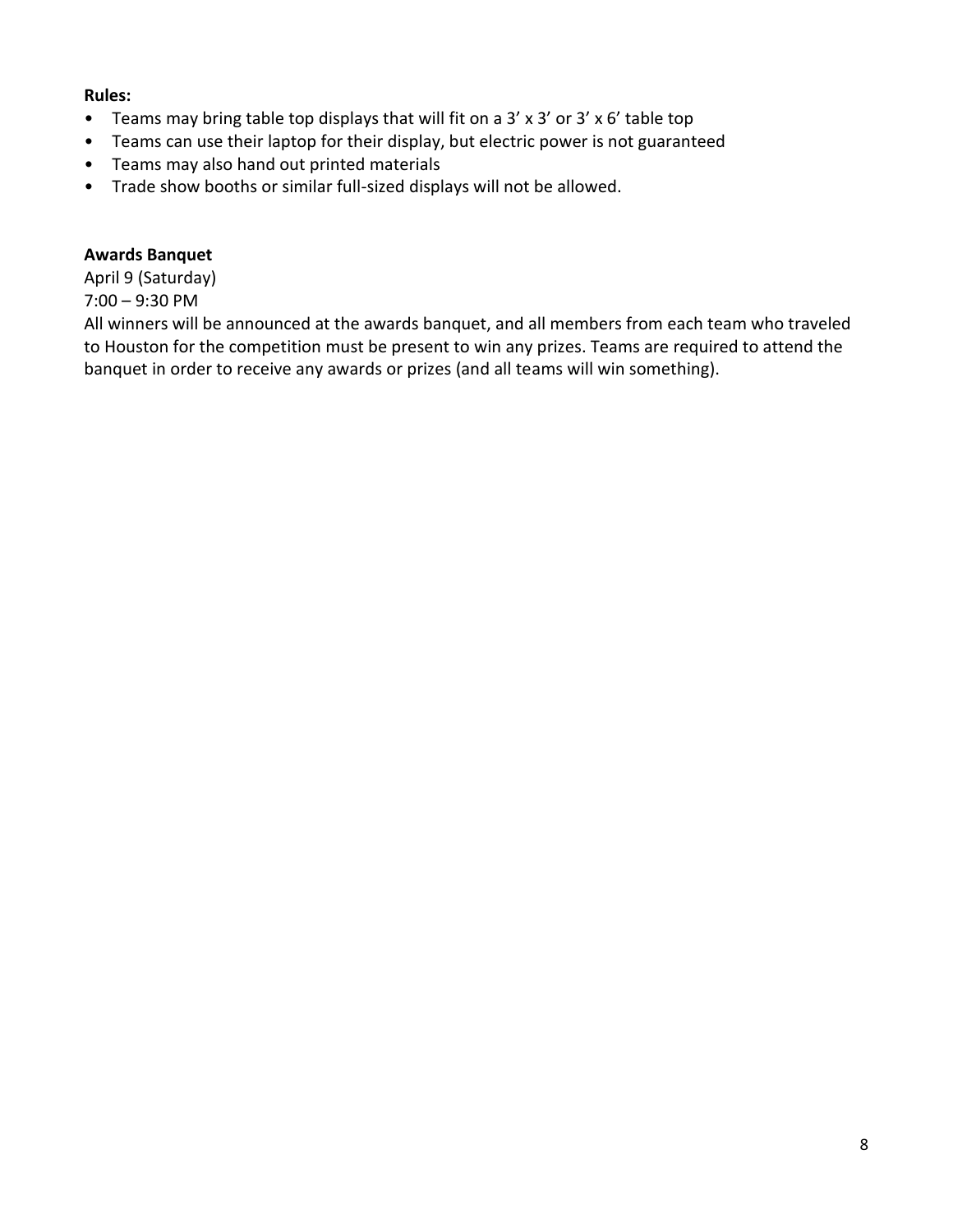# **JUDGING & SCORING at the COMPETITION**

The competition simulates the real-world process of entrepreneurs soliciting start-up funds from earlystage investors and venture capital firms. The judges function as early stage venture capital investors deciding on **which business venture they would most likely fund**. The quality of the innovation, the size of the market, the competitive differentiation, the strength of the management team, and the clarity and persuasiveness of the written plan and oral presentation, all influence the judges' decisions. Ultimately, the winning team should be the team in which the judges would most likely invest their money.

Many of the judges of the RBPC come from the investment community and are involved in making early-stage investment decisions on an ongoing basis. Judges are provided a scorecard that is used as a guide and used for feedback to teams. However, ultimately the judges based their ranking on where they would invest their money.

# **Scoring / How scores are tabulated**

The winners of the competition will be determined by the judges' ranking of the teams based on their **assessment of the startup's investment opportunity**. This ranking will be based on the judges' willingness to invest in the company as noted above. The ranking will be completed by the judges at the end of each round. Judges will rank the teams from **1 (most likely to invest) to 6 (least likely to invest).** The ranking options depends on how many teams are presenting.

A team's average score from all participating judges is compiled and sorted against the other teams in the round. The teams with the best (lowest) average scores will advance to the next round.

# **Judging Criteria**

While judging the competition, judges will be asking many details questions about business viability and investment potential. **Consider how your business plan and presentation responds to the following**:

- Is the startup addressing a big problem and is there evidence that customers will be willing to pay for their solution?
- Will the technology work? Is their evidence that the technology will solve the problem (e.g., lab results, field trials)?
- Is the problem big enough to build a company around? What is the size of the addressable market?
- What is the competition? Does the startup have a significant, sustainable competitive differentiation?
- Is there intellectual property (IP)? What is the status of licensing of the IP? Does the startup have access to a license or option to license the IP? Are there other startups pursuing this market with similar IP?
- Does the management team understand its strengths and any gaps in the current team?
- Is the team coachable? Is this a team I want to invest in and work with?
- How long will it take to generate revenue? How much additional product development is required?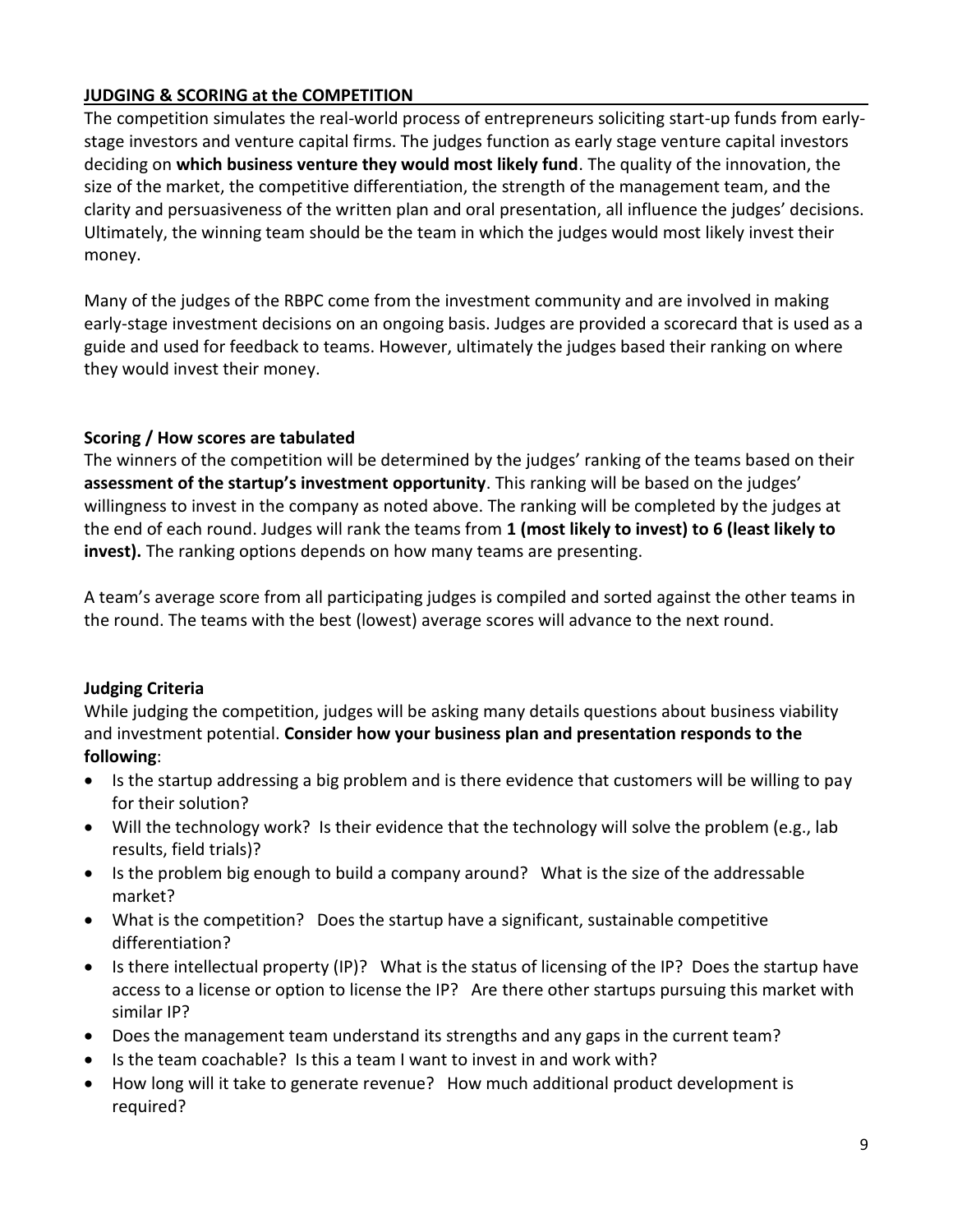- How much investment will the company need in order to reach breakeven cash flow?
- Does the startup understand key milestones that need to be reached? Does the team have a fund raising strategy tied to those milestones and value inflection points?
- Is there a credible exit available within a reasonable timeframe?
- Should I invest in this business?

Startups should **be prepared to mention in their pitch, or answer questions from judges about, the following aspects** of their startups:

- Company summary: describe the problem the startup company is addressing, the technology solution, product, or offering, and who are the potential customers.
- Problem Statement: problem you are addressing & why do customers care
- Market Size: how large is your total addressable market and other market analysis
- Customer Analysis: which customer segments are you targeting (including who you are targeting first, if you are addressing more than one)
- Product or Service Description: describe the product or service you are selling
- Product Development Status: what is the state of your product development; what else needs to be done to be able to go to market; what are the key milestones; (e.g., to you have a MVP already, do you have pilots, do you have customers, etc.). For life science companies, outline your FDA approval timeline
- Intellectual Property: what is the status of your IP (e.g., patents) and status of any IP licenses (e.g., if you are licensing your IP from a university); and if no IP, consider mentioning your copyrights, trademarks, patents, and/or trade secrets. Be able to answer the question--What makes you unique?)
- Competitive differentiation: who are your competitors and why is your product better than competition
- Sales and Marketing Plan: how you will go-to-market
- Company Management: show the current founders/managers of the company and their experience, and what they bring to the startup; highlight which ones are currently degree-seeking students
- Advisors and Advisory Boards: show individuals who are advising the company and advisory board members (if applicable)
- Financial Projections for 3-5 years (e.g., Revenue, Income, and Net Cash Flow)
- Amount of investment you are seeking and use of funds: all startups should talk about what funding they hope to secure right now, in the next 6 months, or the next 12 months.
- Expected exits (IPO, acquisition) and potential acquirers (if appropriate)

# **A note on judges acting as investors**

We recognize that consistent with real life investment situations, early-stage companies can be in very different stages of development. To compensate for this, it is possible that an investor would require a higher investment return for a very early stage company than for a later stage company which has less risk (i.e., the greater the risk or the longer the time to a liquidity event, the higher the required return).

Startup are not required to reveal the exact desired terms of the deal (i.e., their proposed company valuation and percentage of company being offered to investors). However, some investors prefer to